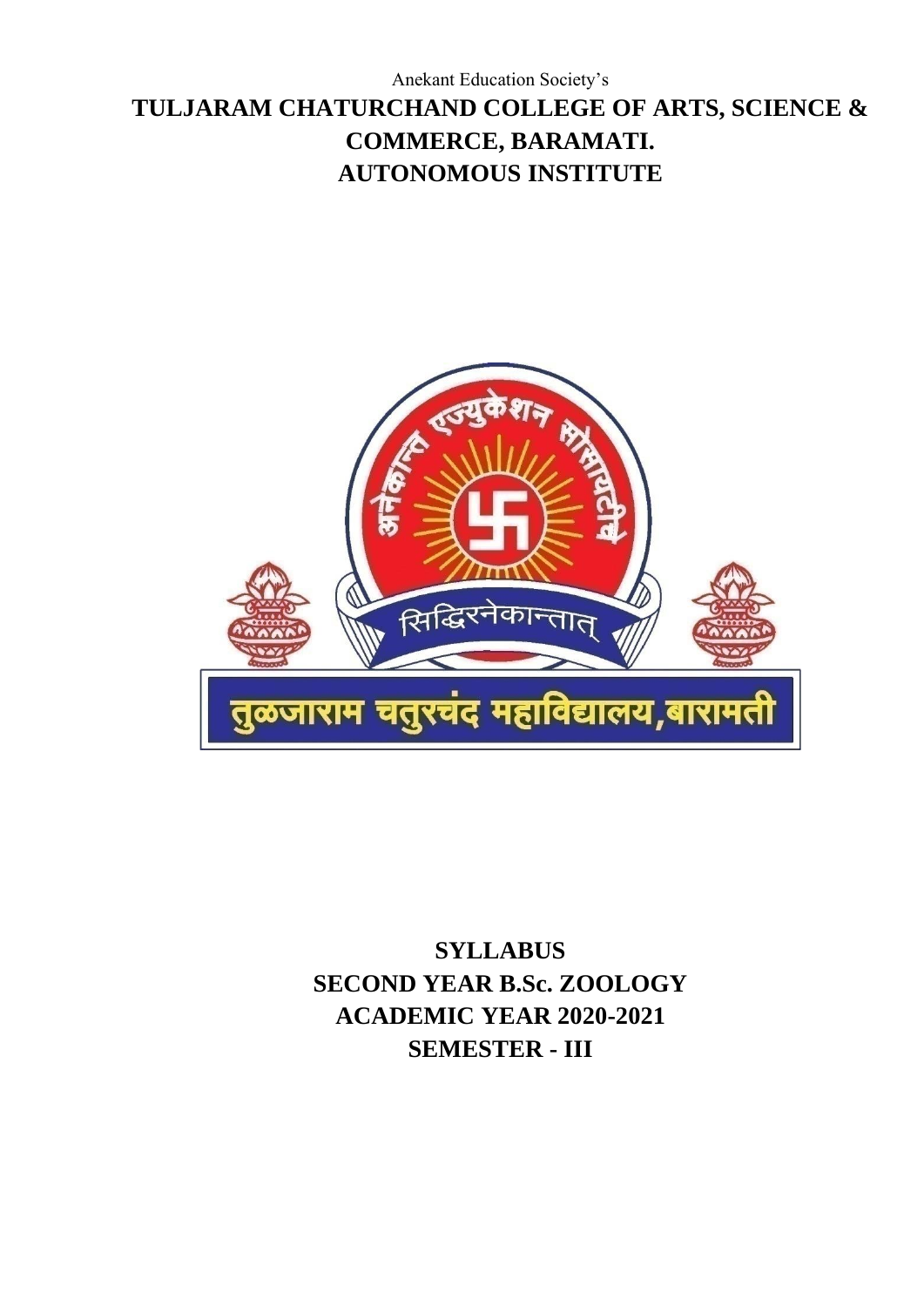#### Anekant Education Society's **TULJARAM CHATURCHAND COLLEGE OF ARTS, SCIENCE & COMMERCE, BARAMATI. AUTONOMOUS**

#### **Scheme of Course Structure (CBCS) Faculty of Science**

## **Department: Zoology**

**Class: S.Y.B.Sc. Pattern: 50 (IA) + 50 (EA)**

| <b>Semester</b> | <b>Paper Code</b> | <b>Title of Paper</b>                  | <b>No. of Credits</b> |
|-----------------|-------------------|----------------------------------------|-----------------------|
|                 | ZOO:2301          | Animal Systematics and Diversity - III |                       |
| Semester III    | ZOO:2302          | Applied Zoology-I                      |                       |
|                 | ZOO:2303          | <b>Zoology Practical-III</b>           |                       |
|                 |                   |                                        |                       |
|                 | ZOO:2401          | Animal Systematics and Diversity - IV  |                       |
| Semester IV     | ZOO:2402          | Applied Zoology-II                     |                       |
|                 | ZOO:2403          | <b>Zoology Practical-IV</b>            |                       |

IA\* – Internal Assessment

EA\* – External Assessment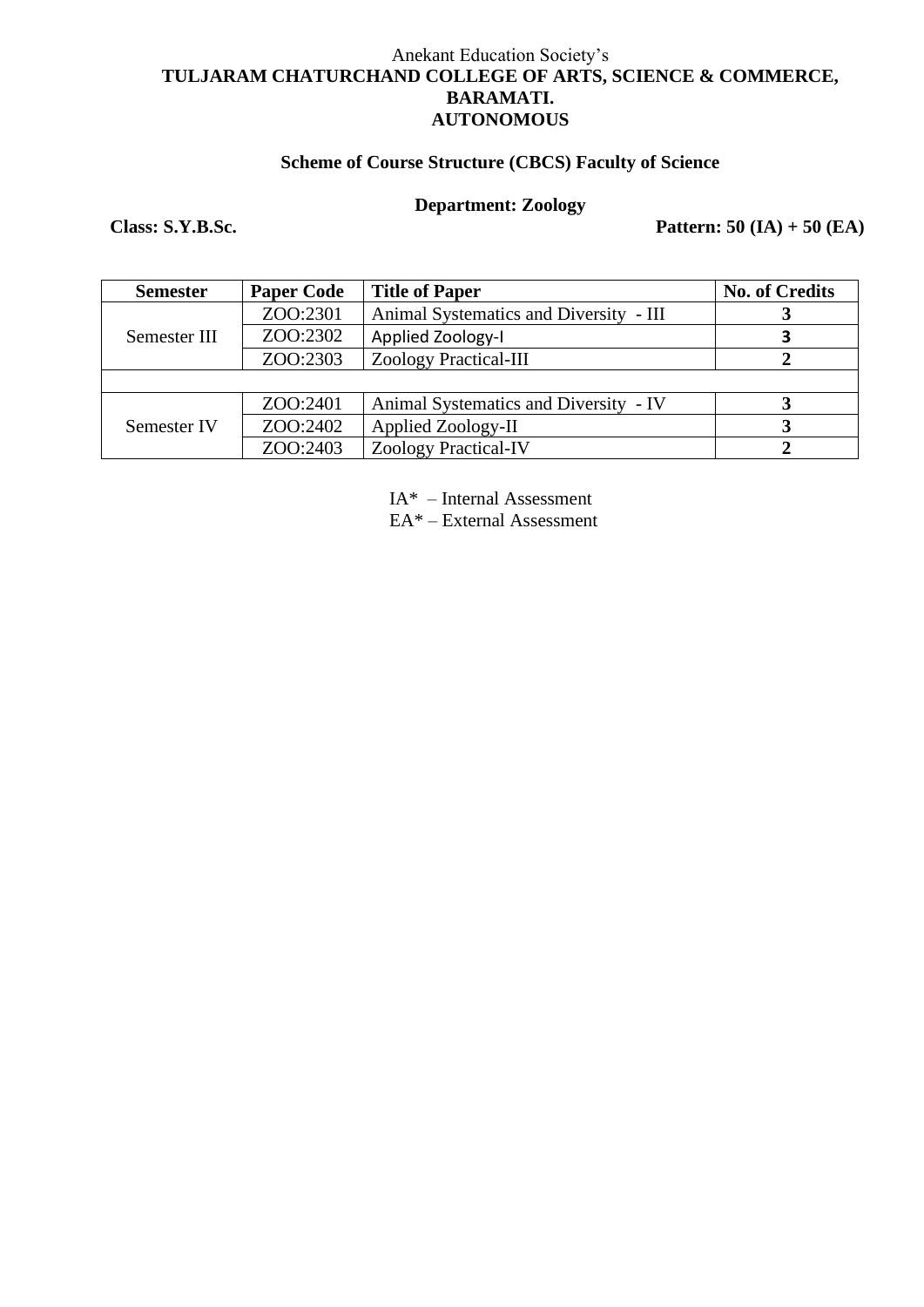#### **SYLLABUS (CBCS) FOR S.Y.B.Sc. ZOOLOGY (w. e. f. June, 2020)**

#### **Academic Year 2020 - 2021**

**Class: S.Y.B.Sc. (Semester– III)**

**Paper Code: ZOO: 2301**

**Paper:** I Title of Paper: Animal Systematics and Diversity – III **Credit:** 3 No. of Lectures: 48

## **A. Learning objectives:**

- To learn basic classification and characteristics of Non- chordates.
- To learn about evolution and development of systems and animals.
- To make the students aware about conservation and sustainable use of Biodiversity.
- To emphasize on the habitat diversity of animals.

## **B. Learning outcomes**:

- Imparts conceptual knowledge of Animals, their adaptations and associations in relation to their environment.
- Students understand the distinguishing characters and learn to identify the Non-chordate animals.
- Students acquire knowledge of economic importance of insects.
- Contributes the knowledge for conservation and sustainable use of Biodiversity.

## **TOPICS / CONTENTS:**

| <b>Unit1</b> | Salient features and classification upto classes of the following: (any two<br>examples from each class):              | 12 |
|--------------|------------------------------------------------------------------------------------------------------------------------|----|
|              | 1.1 Arthropoda :- Crustacea, Arachnida, Insecta, Myriapoda, Onychophora.                                               |    |
|              | 1.2 Mollusca: - Aplacophora, Gastropoda, Pelecypoda, Scaphopoda, Cephalopoda.                                          |    |
|              | 1.3Echinodermata: - Asteroidea, Ophuroidea, Holothuria, Echinoidea, Crinoidea.                                         |    |
| <b>Unit2</b> | <b>General topics:</b>                                                                                                 |    |
|              | 2.1 Metamorphosis, Mouthparts, Mimicry, Bioluminescence and Economic<br>importance w. r. t. Insects.                   | 08 |
|              | 2.2 Pearl formation in Bivalve, Pearl culture in India, Buoyancy modulation in<br>Nautilus, Camouflage in Cephalopods. | 08 |
|              | 2.3. Autotomy and regeneration in Echinoderms, Water vascular System and<br>locomotion in Echinoderms.                 | 08 |
| Unit3        | <b>Study of Housefly:</b>                                                                                              | 12 |
|              | 3.1 Systematic position, Habits and habitat.                                                                           |    |
|              | 3.2 External Morphology.                                                                                               |    |
|              | 3.3 Digestive system.                                                                                                  |    |
|              | 3.4 Reproductive system.                                                                                               |    |
|              | 3.5 Nervous system and sense organs-Antenna, Compound eye and Halter.                                                  |    |

3.6 Pest status, Control measures, Economic importance.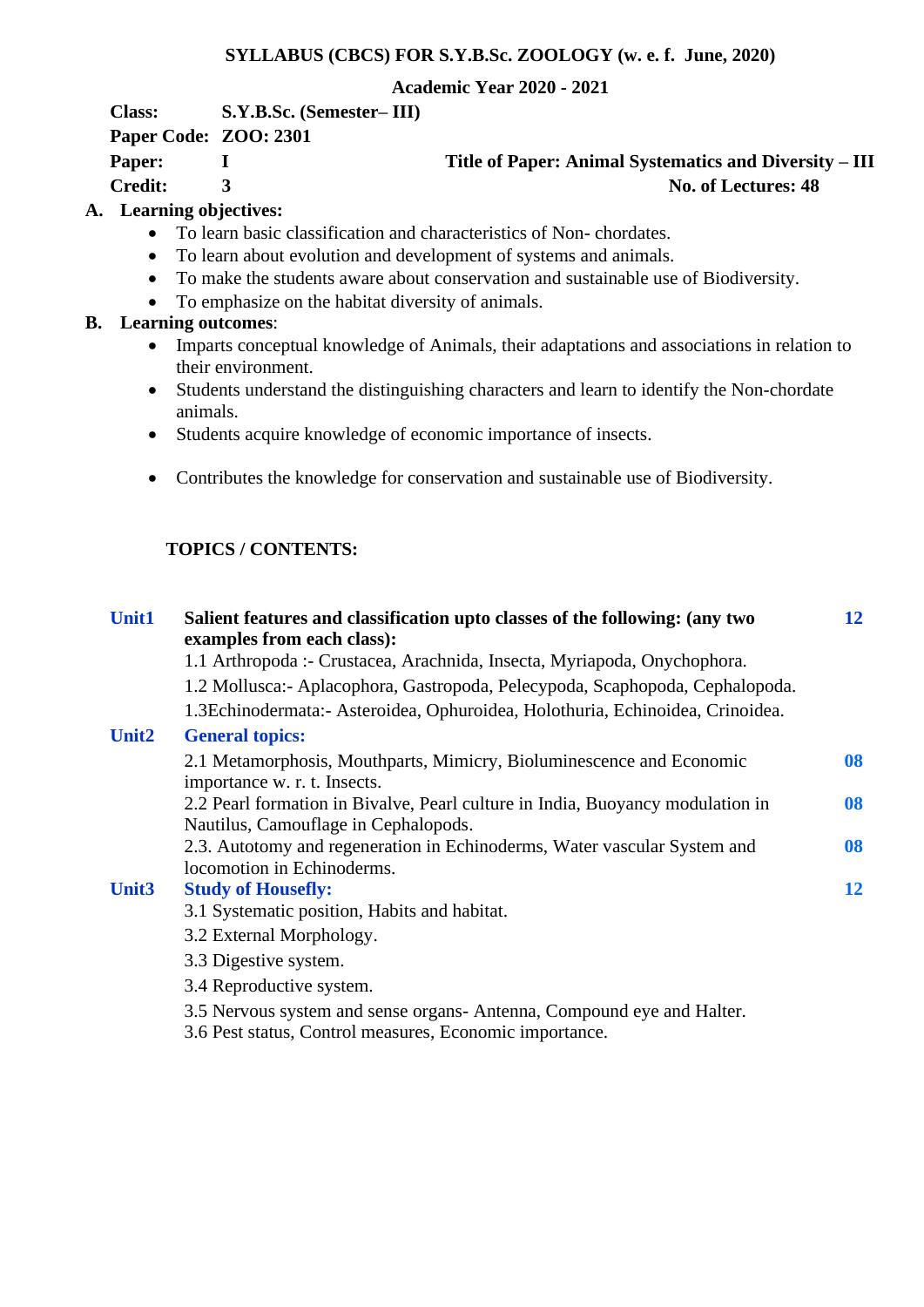## **References:**

- 1. Textbook of Invertebrate Zoology, by Kotpal, RL. Rastogi and Co., Meerut.
- 2. Phylum Arthropoda by Kotpal, RL., Rastogi and Co. Meerut.
- 3. Phylum Mollusca by Kotpal, RL., Rastogi and Co. Meerut.
- 4. Phylum Echinodermata by Kotpal, RL., Rastogi and Co. Meerut.
- 5. General Zoology by Goodnight and others IBH Publishing Co.
- 6. Invertebrate zoology By Jordan EL., and Verma PS., S. Chand and Co., NewDelhi.
- 7. Life of Invertebrates by Prasad,SN, Vikas Publishing House, New Delhi.
- 8. Zoology by S.A. Miller and J.P. Harley –Tata McGraw Hill Co.
- 9. Invertebrates, Richard Brusca, Sinauer Associates, Inc., Sunderland, USA.
- 10. Invertebrate Zoology by Dhami and Dhami.
- 11. Biology of the Invertebrates, Jan A. Pechenik, McGraw Hill Education.
- 12. <https://www.nature.com/scitable>

\*\*\*\*\*\*\*\*\*\*\*\*\*\*\*\*\*\*\*\*\*\*\*\*\*\*\*\*\*\*\*\*\*\*\*\*\*\*\*\*\*\*\*\*\*\*\*\*\*\*\*\*\*\*\*\*\*\*\*\*\*\*\*\*\*\*\*\*\*\*\*\*\*\*\*\*\*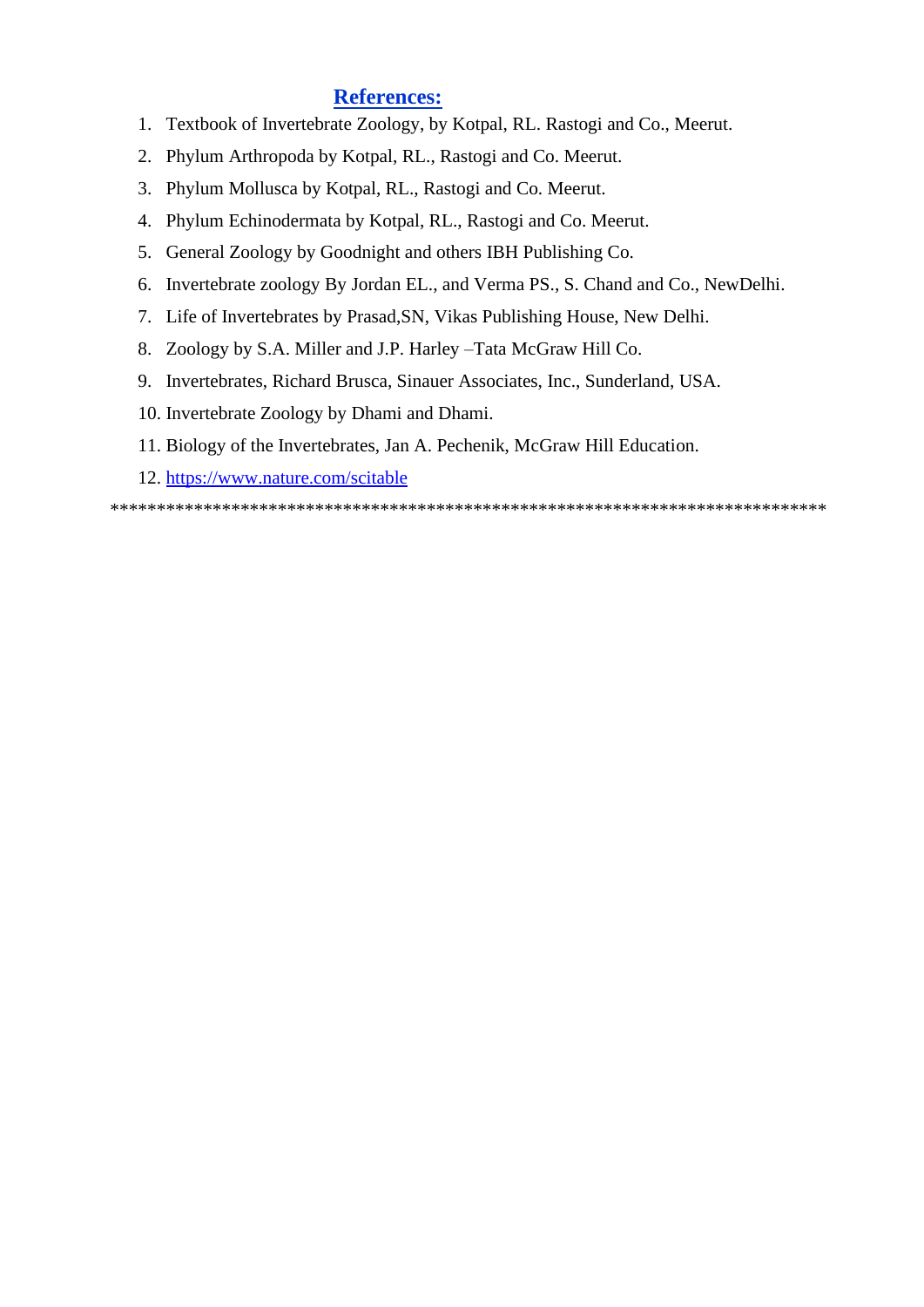## **PAPER CODE: ZOO 2302 (Semester III)**

## **PAPER - II: APPLIED ZOOLOGY - I**

#### **Learning objectives:**

- To disseminate information on economic aspects of zoology like fishery, dairy science, aquarium maintenance.
- To encourage young learners for self employment.
- To comprehend the functioning of various aspects of dairy industry
- To develop the skill of aquarium maintenance and budget allocation for setting up an aquarium fish farm.
- To study the biology of aquarium fishes, food, feeding and transportation of fishes.
- To study different indigenous and exotic cattle breeds and buffalo breeds in India.
- To develop an understanding of the different systems of breeding and various aspects dealing with housing of dairy animals.

## **Learning outcomes:**

## **Students will be able to-**

- 1. Understand the concepts of fishery, Aquarium maintenance, Agricultural pests & Veterinary science.
- 2.Classify freshwater fishes & economically important fishes.
- 3. Describe the common Agricultural pests.
- 4.Unederstand the economics & economic importance of self-employment.

## **Credit -3: No. of Lectures 48.**

|               | <b>Title and Contents</b>                                                                              | No. of          |
|---------------|--------------------------------------------------------------------------------------------------------|-----------------|
|               |                                                                                                        | <b>Lectures</b> |
| <b>Unit-I</b> | <b>Fisheries:</b>                                                                                      |                 |
|               | 1.1 An introduction to fisheries                                                                       | $\mathbf{1}$    |
|               |                                                                                                        |                 |
|               | <b>1.2</b> Different types of ponds used in fishery : Nursery pond, Rearing<br>pond, Stock pond        | $\overline{2}$  |
|               | <b>1.3</b> Habit, habitat and culture methods of following freshwater forms:<br>a) Rohu (Labeo rohita) |                 |
|               | <b>b</b> ) Catla ( <i>Catla catla</i> )                                                                |                 |
|               | c) Mrigal (Cirrhinus mrigala)                                                                          |                 |
|               |                                                                                                        |                 |
|               | <b>1.4</b> Fish preservation technique :                                                               |                 |
|               | a) Chilling                                                                                            | $\overline{2}$  |
|               | <b>b</b> ) Freezing                                                                                    |                 |
|               | c) Salting                                                                                             |                 |
|               | $d)$ Canning                                                                                           |                 |
|               |                                                                                                        |                 |
|               | 1.5 Aquarium maintenance                                                                               |                 |
|               | 1.5.1 Introduction and scope                                                                           |                 |
|               |                                                                                                        |                 |
|               | 1.5.2 Exotic and Endemic species                                                                       | $\overline{2}$  |
|               |                                                                                                        |                 |
|               | 1.5.3 Biology of Aquarium Fishes-                                                                      | $\overline{2}$  |
|               | Guppy                                                                                                  |                 |
|               | Molly<br>$\bullet$                                                                                     |                 |
|               | Gold fish                                                                                              | $\overline{2}$  |
|               | Common characters and sexual dimorphism Marine fishes -                                                |                 |
|               | Anemone fish                                                                                           |                 |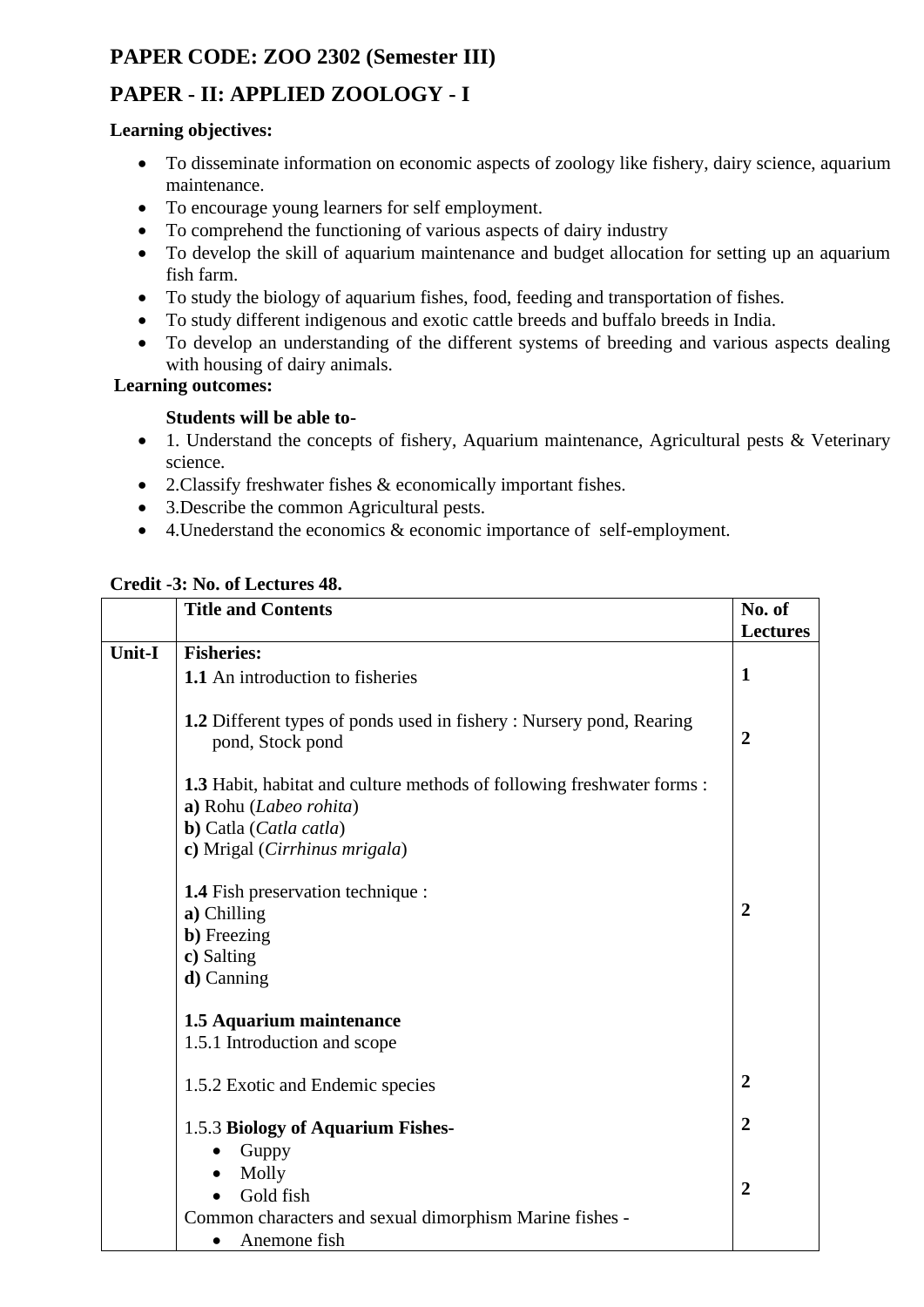|         | Butterfly fish                                                             |                  |
|---------|----------------------------------------------------------------------------|------------------|
|         |                                                                            | $\boldsymbol{2}$ |
|         | Food and feeding-                                                          |                  |
|         | Live fish feed                                                             |                  |
|         | Formulated fish feed                                                       | $\overline{2}$   |
|         | General Aquarium maintenance- budget for setting up an aquarium Fish       |                  |
|         | Farm.                                                                      | $\boldsymbol{2}$ |
|         |                                                                            |                  |
| Unit-II | <b>Agricultural Pests and their control:</b>                               |                  |
|         | 2.1 An introduction to Pest, types of pests (agricultural, household,      |                  |
|         | stored grain, structural, veterinary, forestry and nursery)                | $\boldsymbol{2}$ |
|         | 2.2 Major insect pests of agricultural importance (Marks of                |                  |
|         | identification, life cycle, nature of damage and control measures)         |                  |
|         | a) Jowar stem borer                                                        |                  |
|         | <b>b</b> ) Rice weevil                                                     | $\overline{4}$   |
|         |                                                                            |                  |
|         | 2.3 Non insect pest : Rats, Crabs, Snails and Birds                        |                  |
|         |                                                                            | $\overline{2}$   |
|         | 2.4 Pest control practices in brief: Physical control, Mechanical control, |                  |
|         | Chemical control, Biological control.                                      | $\overline{4}$   |
|         | 2.5 Birds as Biological Control Agents                                     | 1                |
|         |                                                                            |                  |
| Unit-   | <b>DAIRY SCIENCE</b>                                                       |                  |
| III     |                                                                            |                  |
|         | 3.1 Dairy development in India                                             | $\overline{2}$   |
|         | Role of dairy development in rural economy, employment                     |                  |
|         | opportunities                                                              |                  |
|         | <b>3.2 Dairy Processing</b>                                                | ว                |
|         | Filtration, cooling, chilling, clarification, pasteurization, freezing     |                  |
|         |                                                                            |                  |
|         | 3.3 Milk and milk products $\square$                                       | 3                |
|         | Composition of milk<br>$\mathbf{L}$                                        |                  |
|         | Types of milk:<br>A. Buffalo milk and                                      |                  |
|         | B. Cow milk (a1 and a2)                                                    |                  |
|         | Whole milk and toned milk                                                  |                  |
|         |                                                                            |                  |
|         | <b>Milk products</b>                                                       |                  |
|         | <b>3.4 Indian Cattle breeds</b>                                            | $\overline{2}$   |
|         | Malvi<br>$\bullet$                                                         |                  |
|         | Hariyana<br>٠                                                              |                  |
|         | Deoni<br>$\bullet$                                                         |                  |
|         | Red sindhi                                                                 |                  |
|         | Khillari                                                                   |                  |
|         |                                                                            |                  |
|         | 3.5 Exotic breeds                                                          | $\overline{2}$   |
|         | <b>Jersy</b>                                                               |                  |
|         | Holstein                                                                   |                  |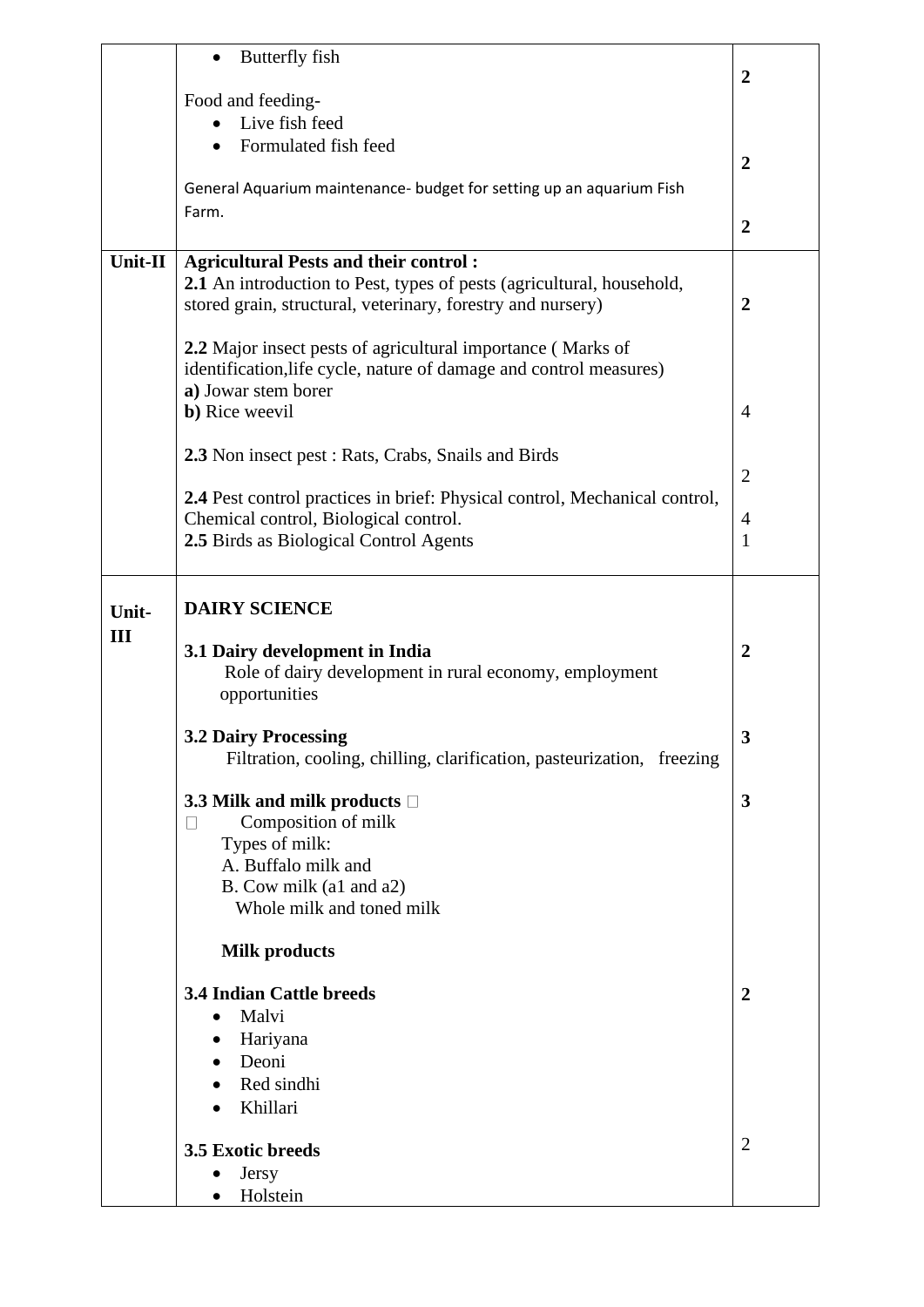#### **References:**

1. Fishes . Mary Chandy. N.B.T. India, 2005.

2. Economic Zoology, Shukla Upadhyay, Rastogi Publication, Meerut, India, 1998.

3. Fisheries Developments, K.K. Trivedi, Oxford and IBH Pub. Co.

4. Marine Fishes in India, 1990, D.V.Bal & K. Virabhdra, tata McGraw Hill Publication.

5. Fishery Management, 1990, S.C.Agarwal, Avinash Publication House, New Dehli.

6. Entomology & Pest Management. Pedigo L.P. Prentice Hall, India 1996.

7. General & Applied Entomology, Nayar K.K. & T.N. Ananthkrishnan & B.V.Davis,

Tata McGraw Hill Publication, New Dehli.

8. Insects. M.S. Mani, NBT, India, 2006.

9. Agricultural Pests: Biology & Control Measures, B.M.Deoray and T.B.Nikam, Nirali Publication, Pune, 1990.

10. Insects & Mites of Crops in India. M.R.G.K. Nair – by ICAR, New Dehli.

11. Ihe Science of Entomology. W.S.Romosor and J.G. Stoffolano, McGraw Hill Publication, 1988.

12. Agricultural Insect Pests of India and their Control, Dennis S.Hill, Cambridge University Press.

13. Applied Entomology. Vol. I & II. K.P. Srivastava. Kalyani Publication, Ludhiyana, New Dehli.

14. Principles of Insect Pest Management. G.S. Dhaliwal and Ramesh Arora, Kalyani Publications, Ludhiyana.

15. Pest Management and Pesticides: Indian Scenario. Editor- B. Vasantaraj David, Namrutha Publications, Madras (Chennai).

16. Concepts of Insect Control. Ghosh M.R. Wiley Eastern Ltd. New Dehli.

17.Candler, W., & Kumar, N. (1998). India: The dairy revolution: The impact of dairy development in India and the World Bank's contribution. World Bank Publications.

18. Park, Y. W., & Haenlein, G. F. (Eds.). (2013). Milk and dairy products in human nutrition: production, composition and health. John Wiley & Sons.

19. Venkatasubramanian, V., Singh, A. K., & Rao, S. V. N. (2003). Dairy development in India: An appraisal of challenges and achievements. Concept Publishing Company.

20. Shrivastava, J. S. M. (2008). Dairy Development In The New Millennium (The Second White Revolution). Deep and Deep Publications.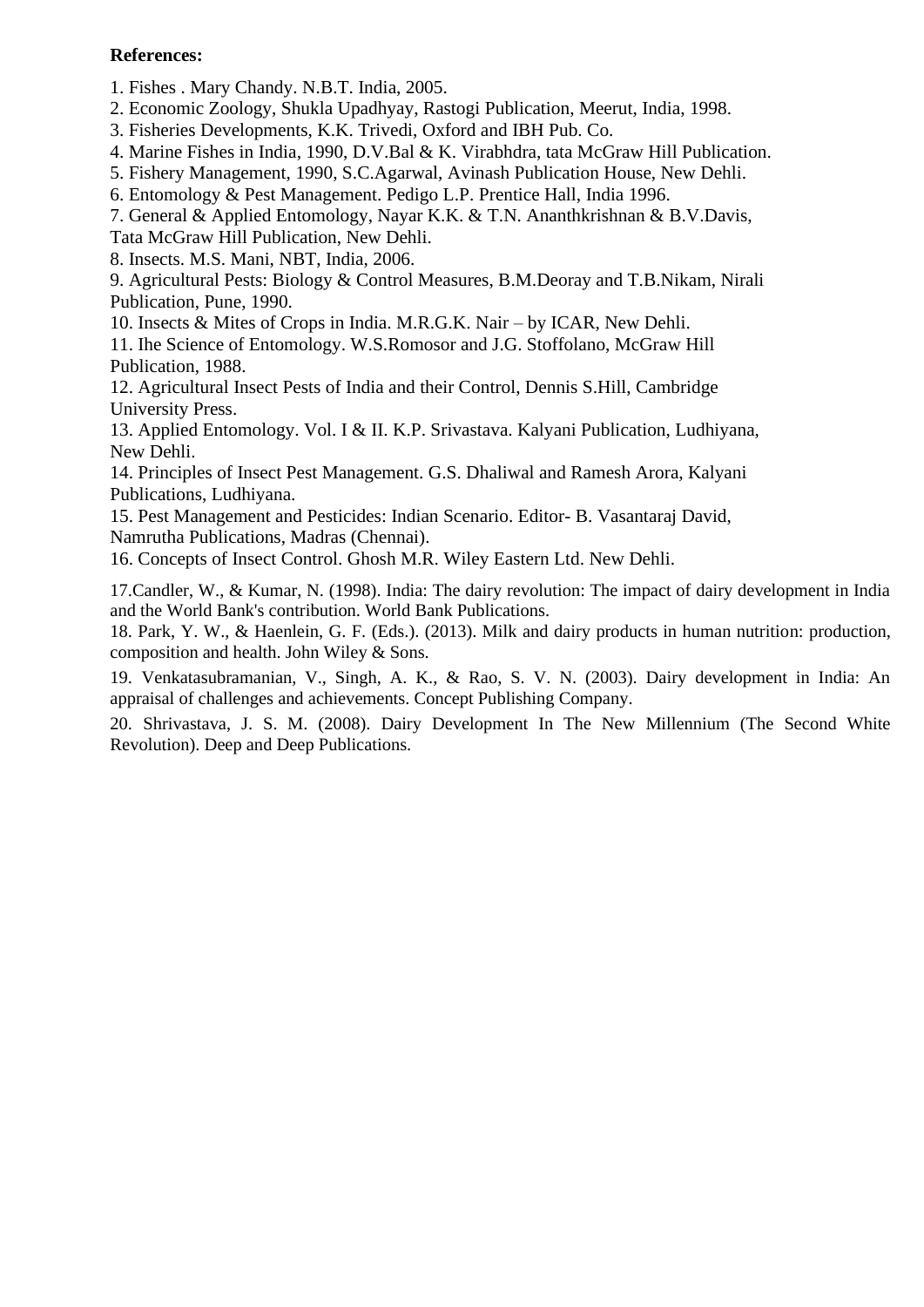#### **SYLLABUS (CBCS) FOR S.Y.B.Sc. ZOOLOGY (w. e. f. June, 2020)**

**Academic Year 2020 - 2021**

**Class: S.Y.B.Sc. (Semester – III)**

**Paper Code: ZOO: 2303**

#### **Paper:** III Title of Paper: **ZOOLOGY PRACTICAL-III Credit:** 2 **No. of Practicals:** Any 10

**PRACTICAL NO. / TITLE OF PRACTICAL 1. To study the classification up to class with reasons of the following:** Phylum Arthropoda- *Butterfly, Scorpion.* Phylum Mollusca- *Pila, Octopus.* Phylum Echinodermata – *Sea star, Feather star.* **(D) 2. Study of External Morphology of Housefly.** (D) **3. Temporary/Permanent Mountings of housefly- a) Mouthparts, b) Antenna c) Halter (E) 4. Study of Digestive system of Housefly: (D) 5. Study of Male & Female Reproductive system of Housefly.** (D) **6. Identification, Classification and study of habit, habitat and economic importance of the following:** • Rohu, Catla, Mrigal **(D) 7. Study of insect pests with respect to marks of identification, nature of damage and economic importance :** • Jowar stem borer • Rice weevil **(D) 8. Extraction of Casein from Milk and its confirmatory test. (E) 9. Measurement of density of milk using different samples by Lactometer (E) 10. Preparation of paneer/ falooda /icecream from given milk sample. (E) 11. Aquarium maintenance –equipments required to set up –Types of filter, type of gravel, air pump, type of bulb, net, verities of aquarium plants, verities of fishes. (D) 12. Submission of short project report on Economics of Fishry/Agricultural pests/Aquarium setting/Dairy (Activity based practical) (with necessary pictures). (E) 13. Compulsory visit to biodiversity spot/fishery farm/dairy farm /aquaculture and submit report of the same. (E)**

#### **\*D=Demonstration, E=Experiment.**

• **Maintenance of good laboratory record (Journal) along with visit report by the student is mandatory.** 

## **References:**

- 1. Practical Zoology of Invertebrates by S. S. Lal.
- 2. Practical Zoology of Vertebrates by S. S. Lal.
- 3. Practical Zoology Vol-3 by N Arumugamm and A. Mani.
- 4. Practical Zoology of Invertebrates by Jordan and Verma.
- 5. Practical Zoology of Vertebrates by Jordan and Verma.
- 6. Practical Zoology of Cell Biology by S. S. Lal.
- **7.** *i* Genetics- Molecular Approach, 3rd Ed. by Peter J. Russell, Pearson.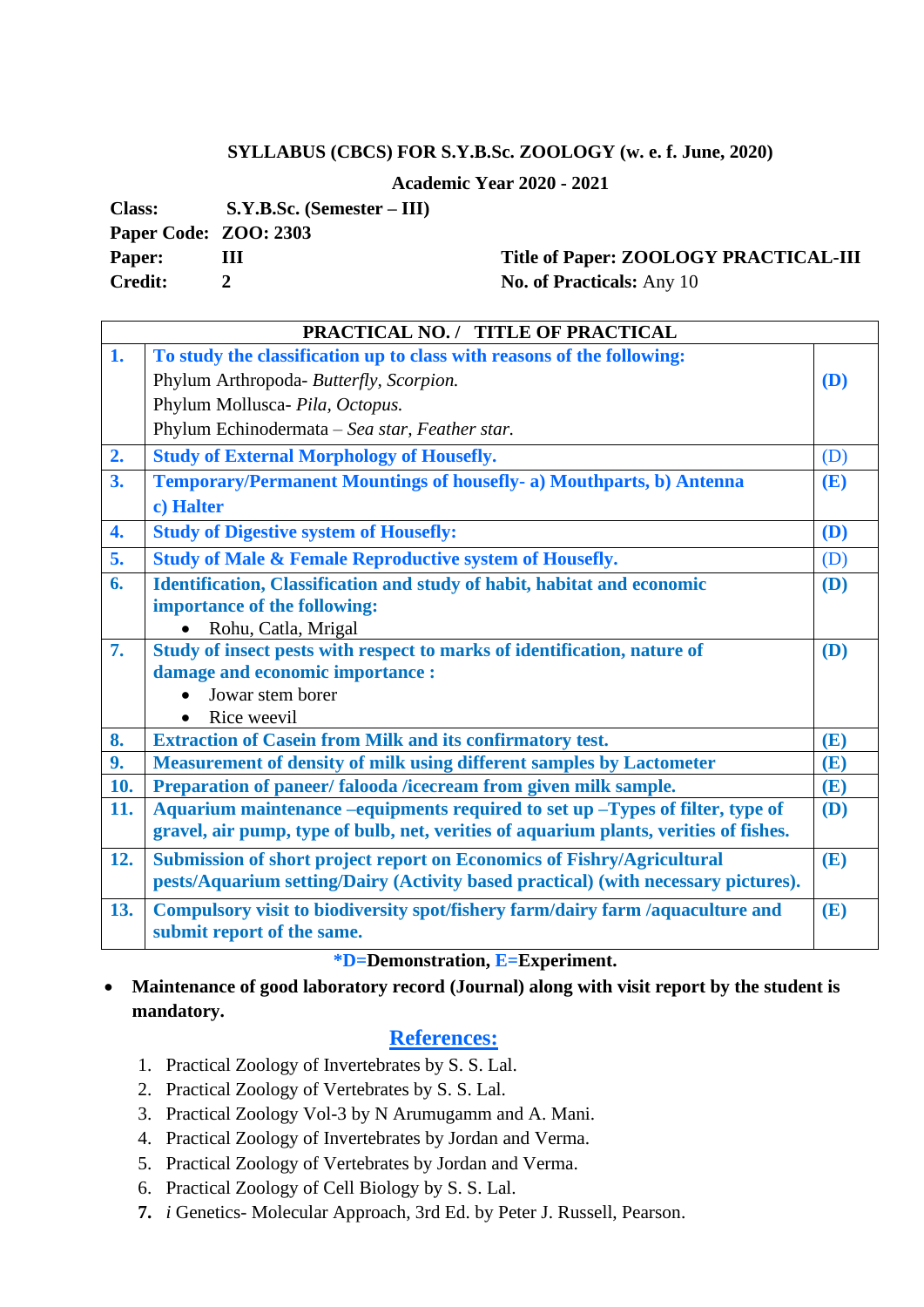# Anekant Education Society's **TULJARAM CHATURCHAND COLLEGE OF ARTS, SCIENCE & COMMERCE, BARAMATI. AUTONOMOUS**

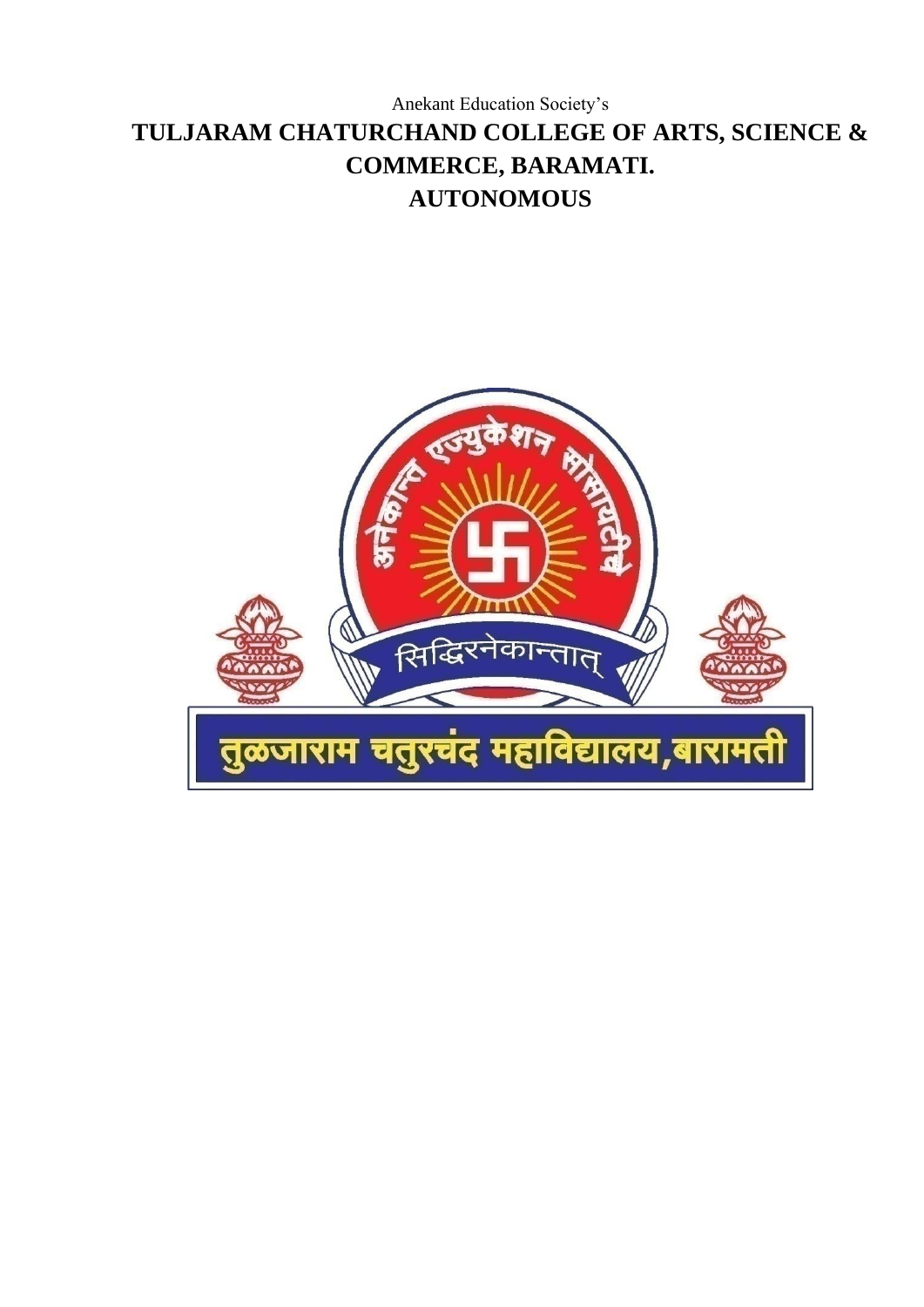# **SYLLABUS SECOND YEAR B.Sc. ZOOLOGY Academic Year 2020-2021 SEMESTER-IV**

#### **SYLLABUS (CBCS) FOR S.Y.B.Sc. ZOOLOGY (w. e. f. June, 2020)**

**Academic Year 2020 - 2021**

**Class: S.Y.B.Sc. (Semester – IV)**

**Paper Code: ZOO: 2401**

**Paper:** I Title of Paper: Animal Systematics and Diversity – IV **Credit:** 3 No. of Lectures: 48

#### **A. Learning objectives:**

To learn basic classification and characteristics of Chordates.

To learn about evolution and development of systems and animals.

To make the students aware about conservation and sustainable use of Biodiversity.

To emphasize on the habitat diversity of animals.

#### B. **Learning outcomes**:

Imparts conceptual knowledge of Animals, their adaptations and associations in relation to their environment.

Students understand the distinguishing characters of and learn to identify the Chordate animals. Contributes the knowledge for conservation and sustainable use of Biodiversity.

Imparts conceptual knowledge of Animals, their adaptations and associations in relation to their environment.

#### **TOPICS /CONTENTS:**

| <b>Unit 1</b> | General characters and classification of following classes and their sub-classes<br>with two examples of each:<br>1.1 Reptilia<br>1.2 Aves<br>1.3 Mammalia                                                                                                                                                                                                                                           | 12        |
|---------------|------------------------------------------------------------------------------------------------------------------------------------------------------------------------------------------------------------------------------------------------------------------------------------------------------------------------------------------------------------------------------------------------------|-----------|
| Unit 2        | <b>General topics:</b><br>2.1 Desert adaptations in reptiles, poison apparatus, snake venom, antivenin (cure of<br>snake bite), First aid, treatment of snake bite.<br>2.2 Bird migration, structure of feathers, Birds as flying machines, Mechanism of<br>flight.                                                                                                                                  | <b>16</b> |
| <b>Unit 3</b> | 2.3 Egg laying mammals, Aquatic mammals, Flying mammals.<br><b>Study of Labeo rohita:</b><br>3.1 Systematic position, Habit and habitat<br>3.2 External characters and sexual dimorphism<br>3.3 Digestive system, food, feeding and physiology of digestion<br>3.4 Circulatory & Respiratory system in brief.<br>3.5 Nervous system.<br>3.6 Sense organs<br>3.7 Reproductive systems (male & female) | <b>20</b> |

## **References:**

- 1. Animal Diversity by Kershaw,DR., Redwood Burn Ltd.,Trowbridge
- 2. Textbook of Zoology by Parker J. and Haswell, W., ELBS Edition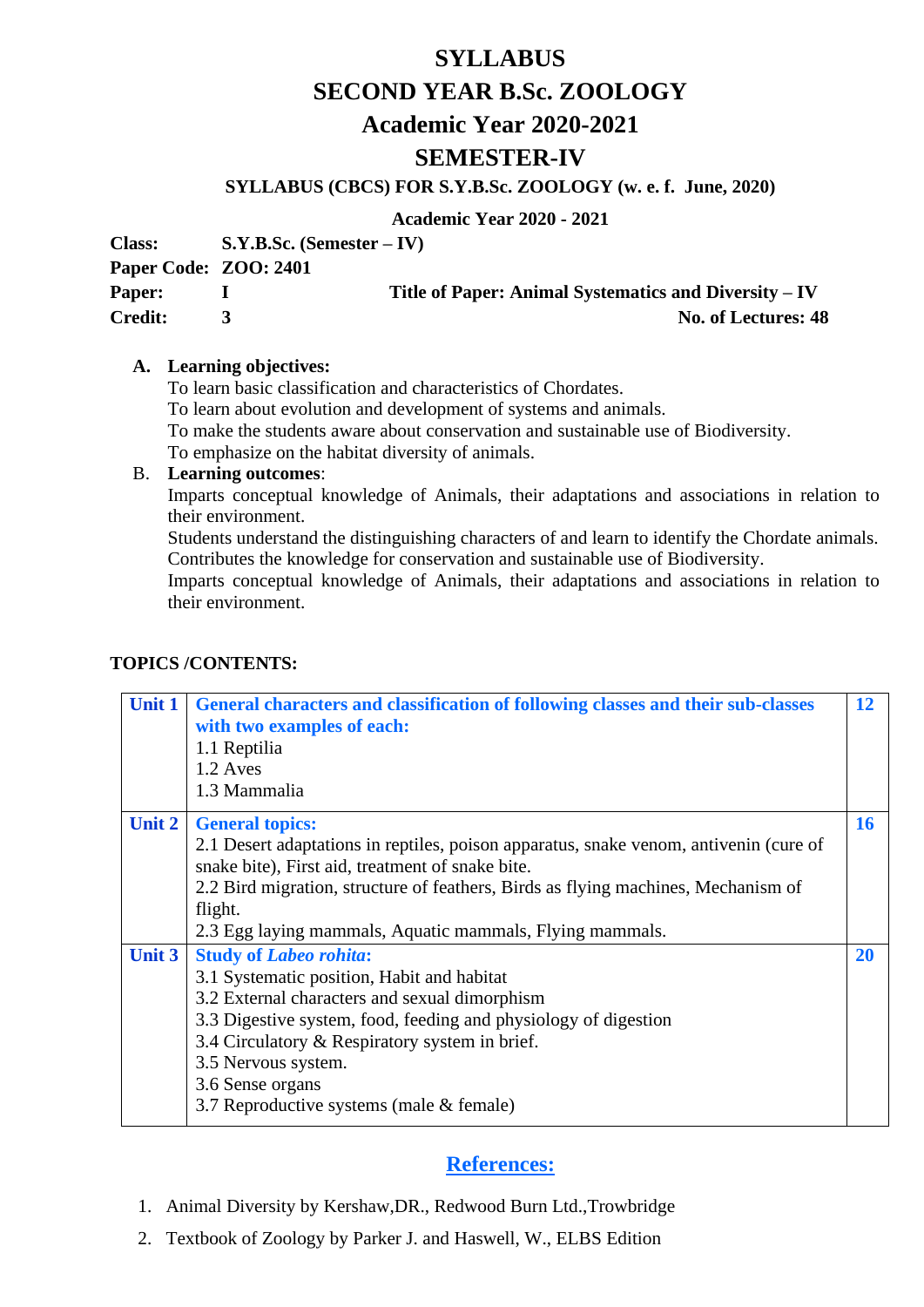- 3. Functional Organization of chordates (part I and II) by Nigam HC. And Sobti, R., S. Chand and Co., New Delhi
- 4. Textbook of Vertebrate Zoology by Prasad,SN., Kashyap,V., New Age India Publishers, New Delhi
- 5. Modern Textbook of Zoology, Vertebrates by Kotpal, RL., Rastogi and Co. Meerut
- 6. Biology of Animals by Ganguly,BB., Sinha,A.K., Adhikari,S., New Central Book Agency, Kolkata
- 7. General Zoology by Goodnight and others IBH Publishing Co.
- 8. Life of Vertebrates by Young, JZ, III Edition, Clarendon Press, London.
- 9. Animal Diversity by Kershaw, DR., Redwood Burn Ltd., Trowbridge
- 10. Textbook of Zoology by Vidyarthi, Agrasia Publishers, Agra.
- 11. Chordate Zoology by Jorden EL., and Verma PS., S. Chand and Co., New Delhi.
- 12. Functional Organization of chordates (part I and II) by Nigam HC. And Sobti, R., S.Chand and Co., New Delhi.
- 13. This is Biology: The Science of Living world, Mayr, M. Universities Press Ltd.
- 14. J.R.B. Alfred and Ramakrishna Collection, Preservation and Identification of animals. Zoological Survey of India Publications. \*\*\*\*\*\*\*\*\*\*\*\*\*\*\*\*\*\*\*\*\*\*\*\*\*\*\*\*\*\*\*\*\*\*\*\*\*\*\*\*\*\*\*\*\*\*\*\*\*\*\*\*\*\*\*\*\*\*\*\*\*\*\*\*\*\*\*\*\*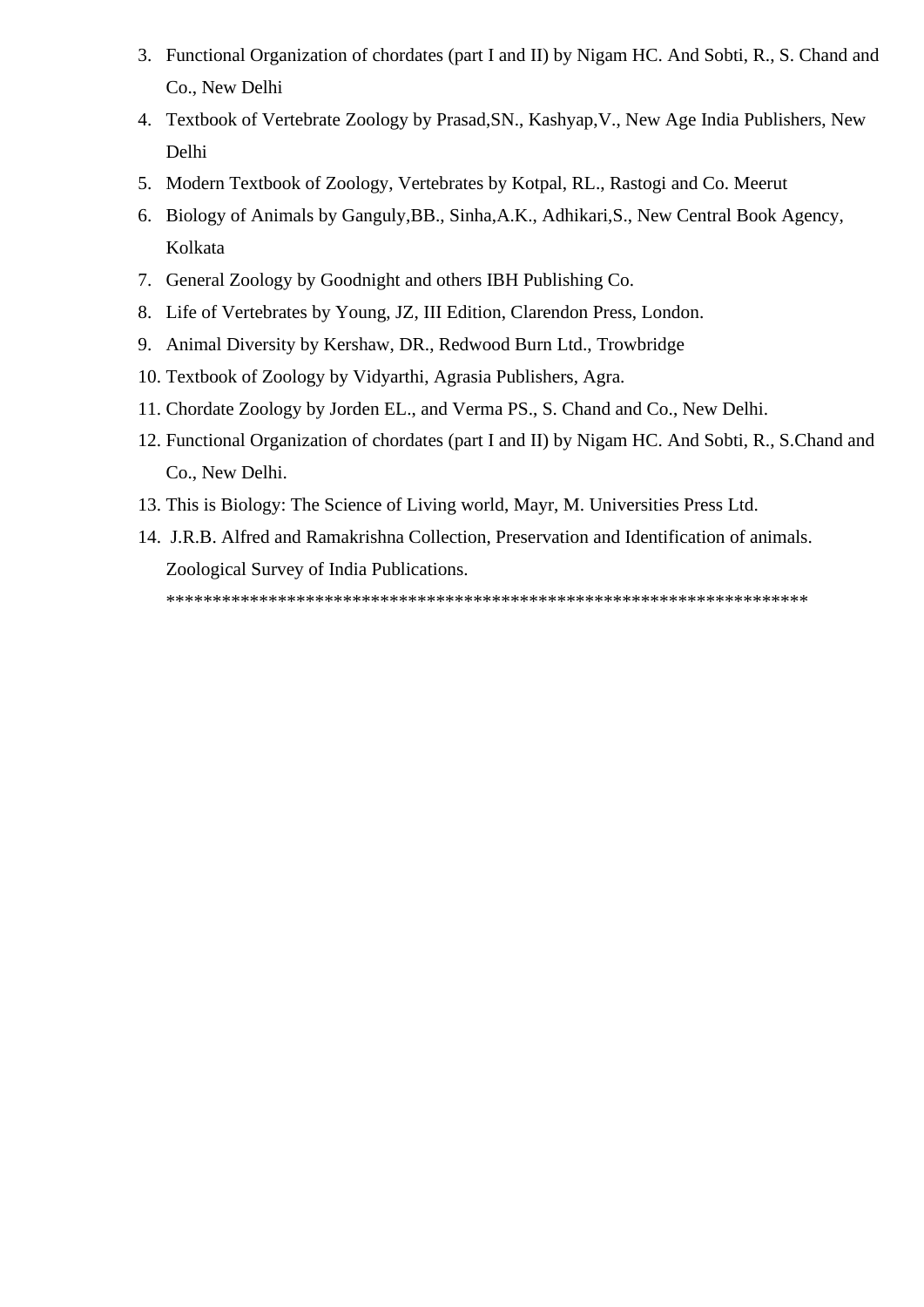# **PAPER CODE: ZOO2402 (Semester IV)**

## **PAPER - II: APPLIED ZOOLOGY – II**

## **Learning objectives:**

- To disseminate information on economic aspects of zoology like apiculture, sericulture.
- To encourage young learners for self employment.
- To comprehend the functioning of apiculture sericulture industry and its scope in India.
- To study the honey bee species and bee products
- To study the varieties of silk-worms and host plants.
- To critically study the life history and rearing of *Bombyx mori*, harvesting, processing of cocoon, production of silk and diseases afflicting silk-worms

## **Learning outcomes:**

## **Students will be able to-**

- 1. Identify different honey bee & silkworm species.
- 2. Explain the tools  $\&$  techniques used in apiculture  $\&$  sericulture.
- 3.Illustrate the diseases of honey bee & silkworm.
- 4. Understand the economic importance of apiculture  $\&$  sericulture.

|        | <b>Title and Contents</b>                                                                                                                                                                 | No. of          |
|--------|-------------------------------------------------------------------------------------------------------------------------------------------------------------------------------------------|-----------------|
|        |                                                                                                                                                                                           | <b>Lectures</b> |
| Unit-I | Apiculture :<br><b>1.1</b> An introduction to Apiculture, Study of habit, habitat and<br>nesting behavior of Apis dorsata, Apis indica, Apis florae<br>Apis mellifera And Trigona species | 3               |
|        | 1.2 Advantages and disadvantages of traditional and modern<br>methods of apiculture.                                                                                                      | $\overline{2}$  |
|        | <b>1.3</b> Life cycle, Colony organization and division of labour,<br>Polymorphism                                                                                                        | $\overline{2}$  |
|        | <b>1.4</b> Bee behaviour and bee communication.                                                                                                                                           | 3               |
|        | <b>1.5</b> Bee keeping equipments : <b>a</b> ) Bee box (Langstroth type) <b>b</b> )<br>Honey extractor c) Smoker d) Bee-veil e) Gloves f) Hive<br>tool g) Bee Brush h) Queen excluder     | 2               |
|        | <b>1.6</b> Bee keeping and seasonal management.                                                                                                                                           | $\overline{2}$  |
|        | <b>1.7</b> Bee products (collection methods, composition and uses:<br>a) Honey b) Wax c) Bee Venom d) Propolis e) Royal jelly<br>f) Pollen grains                                         | $\overline{4}$  |

## **Credit -3: No. of Lectures 48**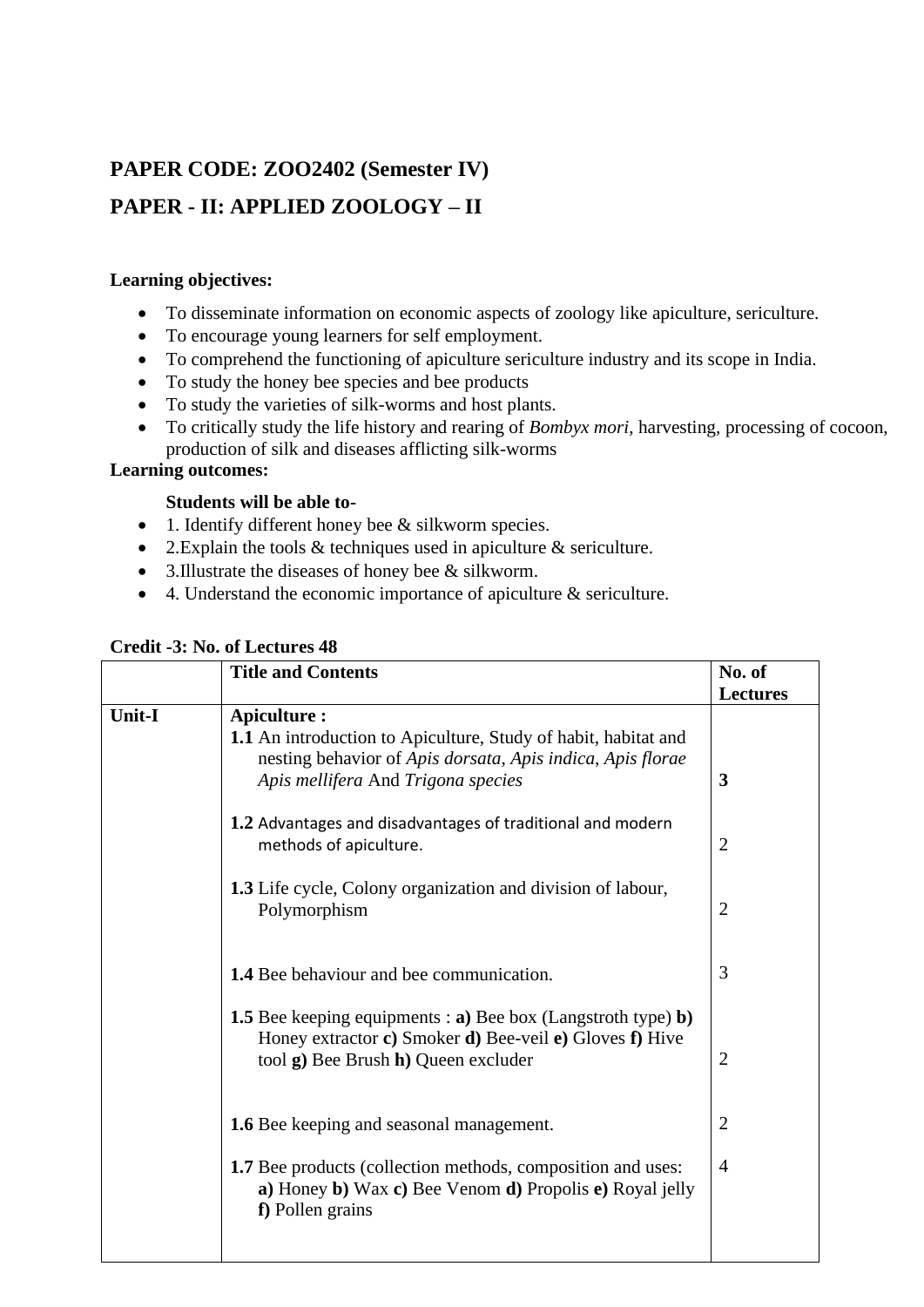|          | 1.7 Diseases and enemies of Bees:<br>a) Bee diseases $-$ Protozoan, Bacterial, Fungal $-$ with two<br>examples.<br><b>b</b> ) Bee pests – Wax moth (Greater and Lesser), Wax beetle.<br>c) Bee Enemies – Bee eater, King crow, Wasp, Lizard, Bear,<br>Man.<br>1.8 Bee pollination, Selection of flora and bees for apiculture. | 4<br>$\overline{2}$ |
|----------|--------------------------------------------------------------------------------------------------------------------------------------------------------------------------------------------------------------------------------------------------------------------------------------------------------------------------------|---------------------|
| Unit -II | Sericulture:                                                                                                                                                                                                                                                                                                                   |                     |
|          | <b>2.1</b> An Introduction and its scope, Study of different types of<br>silk moths, their distribution and varieties of silk produced by<br>Mulberry, Tassar, Eri and Muga silk worms in India.                                                                                                                               | 3                   |
|          | 2.2 External morphology and life cycle of <i>Bombyx mori</i> .                                                                                                                                                                                                                                                                 | $\overline{2}$      |
|          | 2.3 Cultivation of mulberry (moriculture): a) Varieties for<br>cultivation, b) Rainfed and irrigated mulberry cultivation -<br>Fertilize schedule, Prunning.<br><b>2.4</b> Harvesting of mulberry: <b>a</b> ) Leaf plucking <b>b</b> ) Branch                                                                                  | $\overline{4}$      |
|          | cutting c) Whole shoot cutting.                                                                                                                                                                                                                                                                                                | $\overline{2}$      |
|          | <b>2.5</b> Quality of silk, factors influencing the quality of silk,<br>market value, commercial aspects                                                                                                                                                                                                                       | 3                   |
|          | <b>2.6</b> Silk worm rearing: <b>a</b> ) Types of rearing <b>b</b> ) Rearing house<br>c) Rearing techniques <b>d</b> ) Important diseases and pests.                                                                                                                                                                           | 5                   |
|          | 2.7 Post harvest processing of cocoons:<br>a) Harvesting and Preparation of cocoons for marketing<br>b) Stiffling, Sorting, Storage, Deflossing and Riddling<br>c) Cocoon cooking, Reeling and Rereeling,<br>Washing and Polishing.                                                                                            | 3                   |
|          | 2.8 Prospects of Sericulture in India                                                                                                                                                                                                                                                                                          | $\overline{2}$      |

#### **References:**

1. Destructive and useful Insects, their habit and Control, 1973. C.L. Metcalf and W. p. Flint, Tata McGraw Hill Publications, New Dehli.

2. A Text Book Of Entomology, 1974. V.K. Mathur and K.D. Upadhayay, Goel Printing Press, Barani.

3. Imm's Text Book of Entomology, Vol I & II, Richard and Owen.

4. Biology of Insects, 1992. S.C. Saxena. Oxford and IBH Publishing Co., New Dehli. Bombay, Calcutta.

5. Bee and Bee Keeping, 1978, Roger A. Morse, Conell University Press, London.

6. The Behaviour & Social Life of Honey Bees, C.R. Ribbandas, Dover Publication inc. New York.

7. Principal of Sericulture, 1994. Hisao Arguo, Oxford & Co.

8. An Introduction of Sericulture, 1995. G.Ganga, J. Sulochana, Oxford & IBH